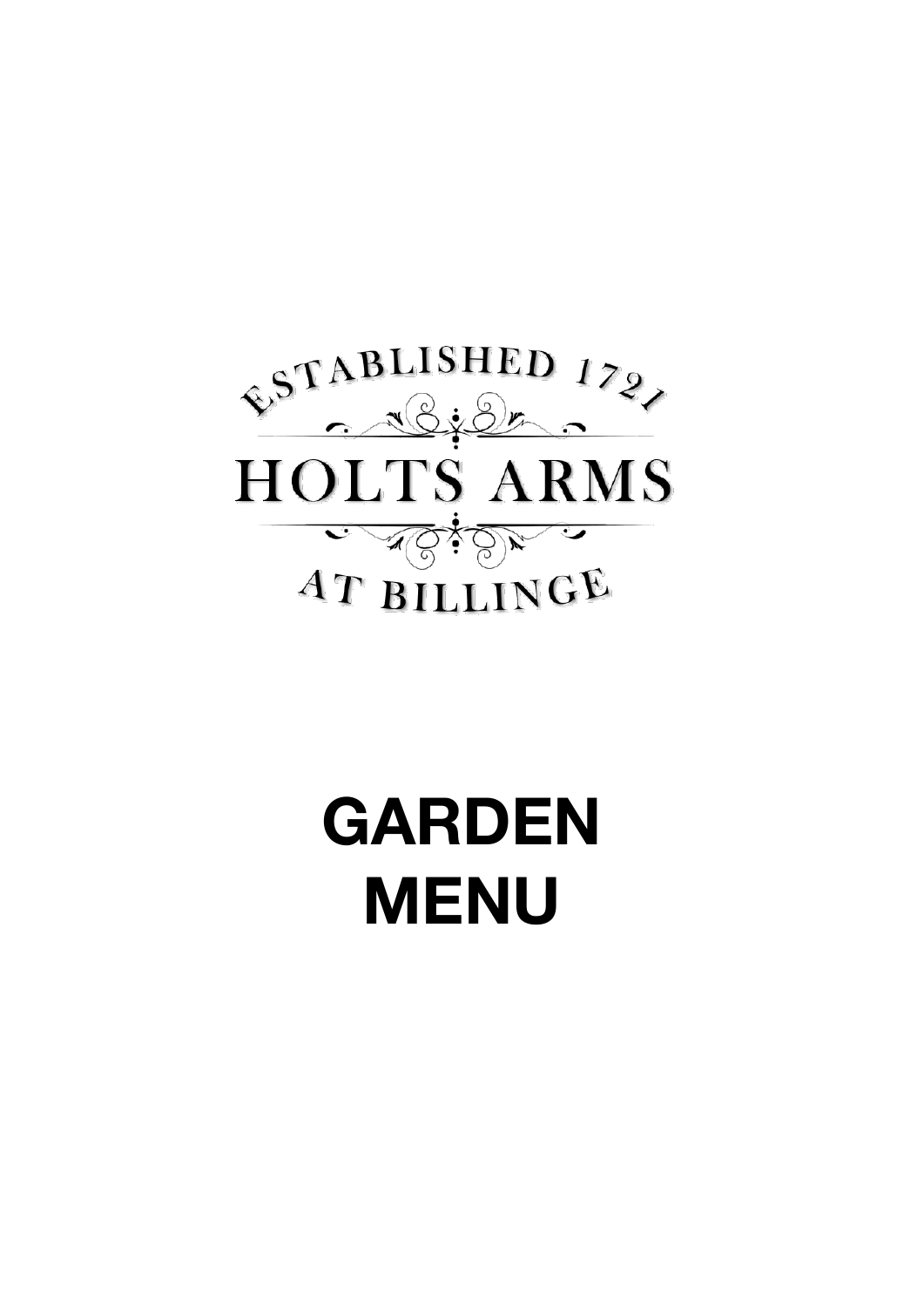**Welcome to Summer 2022 here in the garden at The Foot, we are really pleased to see you!** 

**Take a note of your table number (food can only be served at tables on the patio, sorry)** 

**and then order and pay for your food and drinks inside at the bar**.

**Please note all food ordered will be brought to your table together**,

### **SNACKS, SHARERS & GRAZING**

| <b>HALLOUMI FRIES (v)</b><br>Homemade salsa, dressed leaves                                                                                                                   | 7.00 |
|-------------------------------------------------------------------------------------------------------------------------------------------------------------------------------|------|
| <b>SALT &amp; PEPPER CALAMARI</b><br>Served with harissa dip, dressed leaves                                                                                                  | 7.00 |
| <b>HAKE GOUJONS</b><br>Hake fillet pieces in a cajun spiced tempura batter,<br>served with yellow pepper aioli and dressed leaves                                             | 7.00 |
| <b>CHORIZO NACHO FRIES</b><br>Fries tossed with our chilli beef mince, chorizo pieces, grilled red onion,<br>mozzarella, with chipotle creme and finished with fresh cilantro | 8.50 |
| POSH PEPPER FRIES<br>Skin on fries absolutely covered in our homemade, creamy peppercorn<br>sauce, topped with melted Monterey Jack cheese                                    | 8.00 |
| <b>OUR FAMOUS MESSY CHIPS</b><br>Topped with pulled beef brisket, stock gravy and cheese melt                                                                                 | 8.50 |
| SKIN ON FRIES (Ve)                                                                                                                                                            | 4.00 |
| <b>GARLIC CIABATTA (V)</b>                                                                                                                                                    | 4.50 |
| <b>GARLIC BREAD WITH CHEESE (V)</b>                                                                                                                                           | 5.00 |
| GARLIC BREAD WITH STILTON & RED ONION (V)                                                                                                                                     | 5.50 |
| HOMEMADE ONION RINGS (V)                                                                                                                                                      | 4.00 |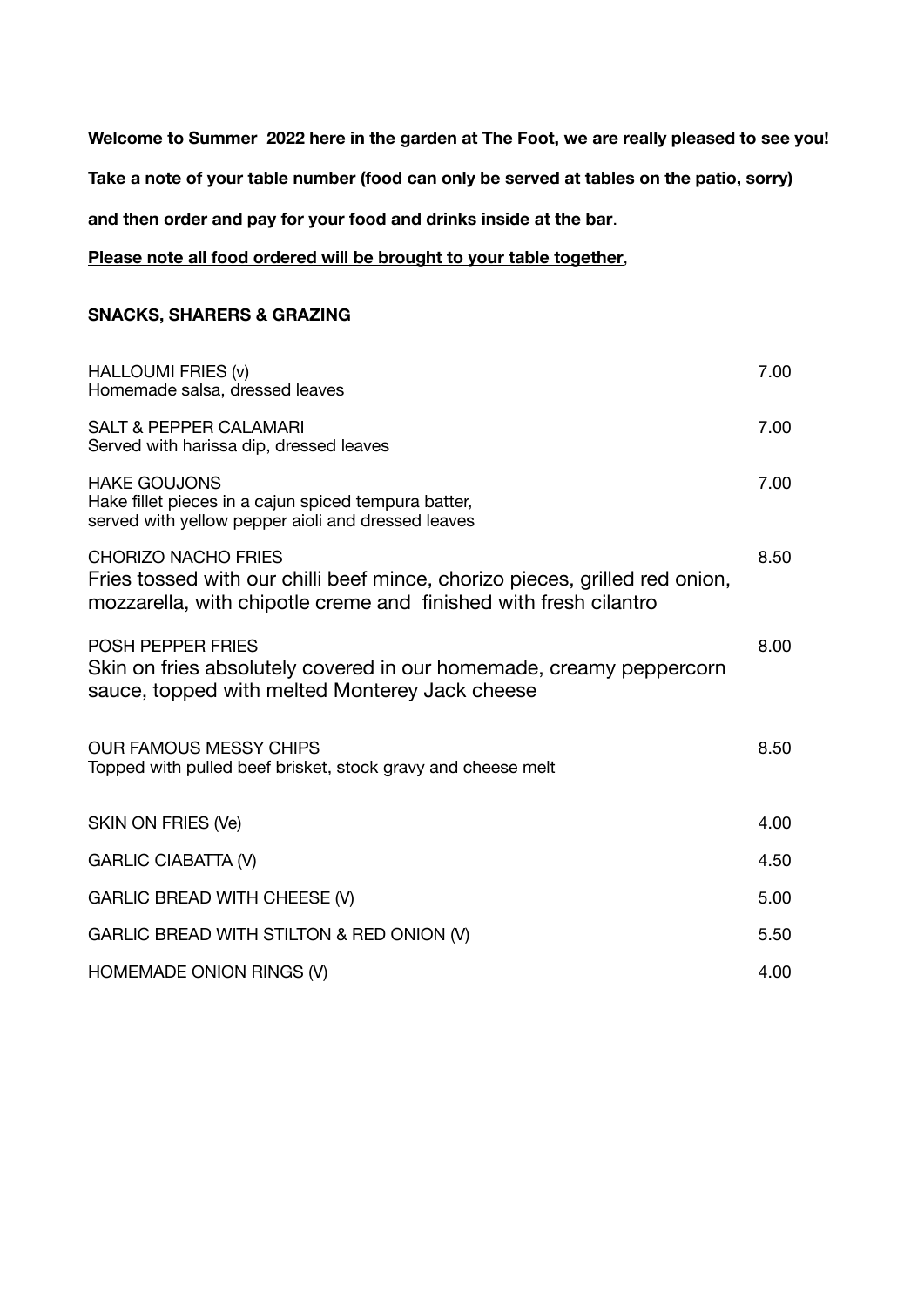#### **WRAPS**  $\blacksquare$  10.00

#### SERVED WITH HAND CUT CHIPS , HOUSE SLAW & DRESSED LEAVES

CHOOSE FROM:

TUNA, SPRING ONION & MAYONNAISE SOUTHERN FRIED CHICKEN BEER BATTERED COD & TARTAR STEAK, RED ONION & RANCH DRESSING HALLOUMI, RED ONION & SWEET CHILLI (v)

#### **BIGGER PLATES**

| THE HOLTS BURGER<br>Two homemade beef patties, grilled cheese, streaky bacon, tomato, red onion<br>and crispy lettuce, mustard mayo on a toasted brioche seeded bun,<br>served with skin on fries and dressed leaves                            | 15.00 |
|-------------------------------------------------------------------------------------------------------------------------------------------------------------------------------------------------------------------------------------------------|-------|
| <b>SALT &amp; PEPPER CHICKEN BURGER</b><br>Chicken breast fillet coated in our special blend of spices, chillies, spring onion,<br>fresh coriander served with chipotle mayo in a toasted bun, proper chips, onion ring,<br>dressed side leaves | 15.00 |
| <b>ORIENTAL BURGER (Ve)</b><br>Vegetables, coriander, chilli, lime leaf & lemon grass, in a sesame, onion & lentil crumb,<br>smashed avocado, toasted bun and with onion ring, proper chips & dressed leaves                                    | 13.50 |
| <b>FISH &amp; CHIPS</b><br>Fresh cod in our beer batter with proper chips, mushy peas, tartar sauce.                                                                                                                                            | 14.50 |
| <b>HOLTS FAMOUS CHICKEN KEBAB</b><br>Succulent chicken breast marinated in our secret spicy sauce,<br>in a warmed naan with cajun spiced fries, spicy aioli and dressed salad                                                                   | 15.00 |
| <b>8oz RUMP STEAK</b><br>Recommended cooked medium but let us know your preference,<br>served with proper chips, onion ring, grilled tomato, mushroom and garden peas                                                                           | 18.00 |
| <b>SALADS</b><br>Crispy salad bowl, mixed leaves, red onion, tomato, cucumber.<br>Choose your topping:                                                                                                                                          | 13.00 |
| Rump steak, ranch dressing<br>Chicken & bacon, honey and mustard dressing<br>Halloumi (v), sweet chilli drizzle<br>Salt & pepper calamari and king prawn, sweet chilli drizzle                                                                  |       |